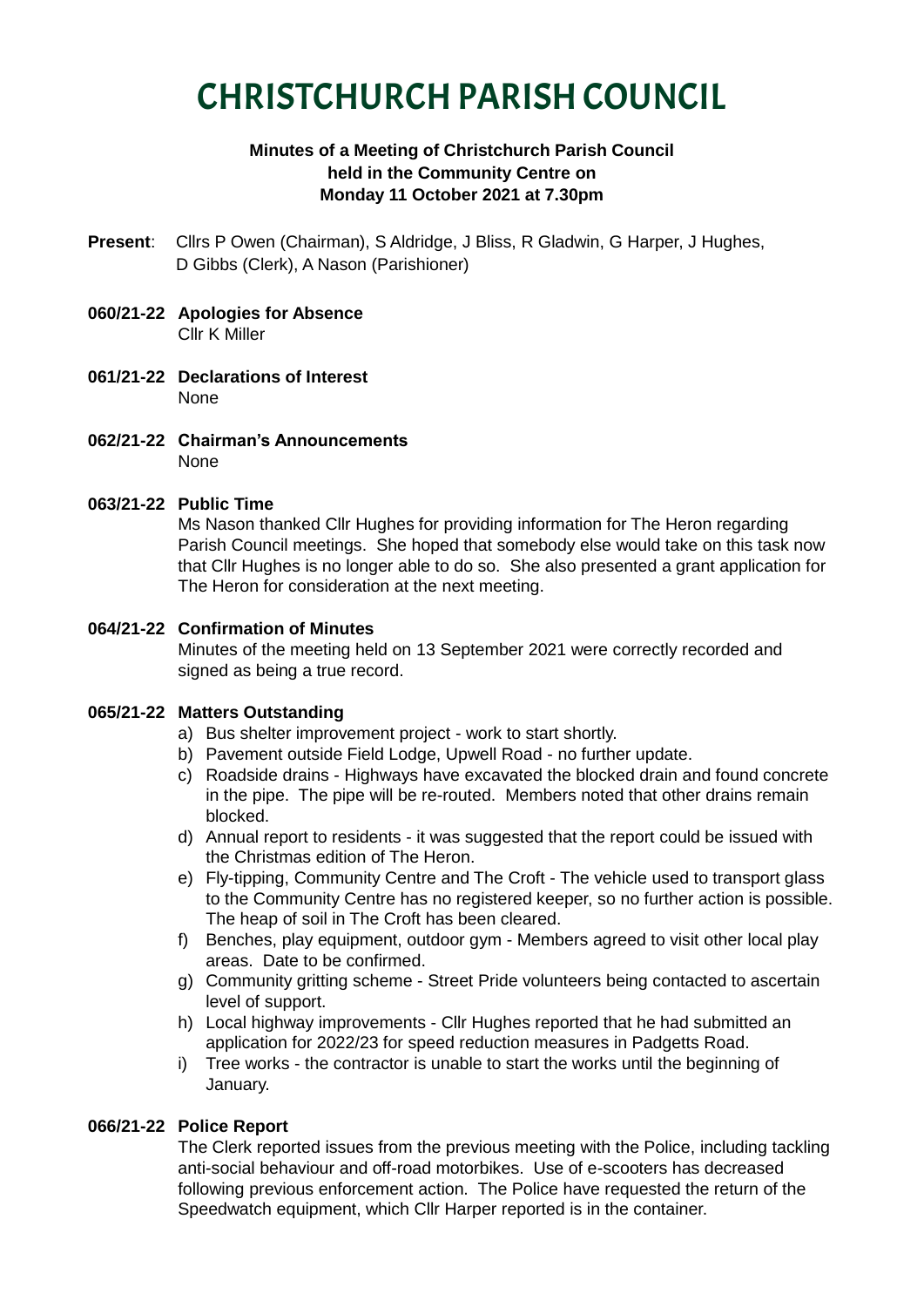#### **067/21-22 County & District Councillors Reports**

In the absence of Cllr Sutton, no report was received.

#### **068/21-22 Clerk's Report**

The Clerk reported on meetings attended and correspondence received as follows: a) Meetings

- Cambridgeshire ACRE Annual General Meeting 29 September
- b) Correspondence
	- Cambridgeshire & Peterborough Combined Authority Updates

Cambridgeshire County Council

Youth in Communities grants

Real Faces of Fostering campaign

Remembrance Events

Fenland District Council

- Fenland Accessibility report Street Pride welcome back event
- Customer Services awarded gold standard
- Street light service level agreement extension

Cambridgeshire & Peterborough Association of Local Councils

- Annual general meeting
- October bulletin

NALC Star Council awards

Cambridgeshire ACRE

Covid-19 winter plan for village halls Village hall survey 2021

- Queen's Green Canopy briefing
- Cambridgeshire & Peterborough Against Scams Partnership
	- Latest scams
- Cambridge Council for Voluntary Service
- Annual review
- Cambridgeshire Police

Fraud and cyber security alert

# Galliford Try

A47 Guyhirn roundabout upgrade

Graham Chappell

Forgotten Corner LHI scheme completion

Stop the Arc Group

Ox-Cam Arc spatial framework consultation

Members resolved to extend the service level agreement with Fenland District Council for repairs and maintenance of street lighting for a further two years to July 2023.

# **069/21-22 Members and Residents Issues**

Members discussed the issues raised by residents and resolved as follows:

- a) Animals digging in churchyard A recently dug grave had been disturbed. The Clerk reported the matter to the PCC.
- b) Women's Institute Centenary Tree The WI would like to plant a tree in the village. Suggested locations include outside the Community Centre or far end of the Recreation Ground. Cllr Aldridge will discuss this with the WI.
- c) Community Centre defibrillator Mr Burfield has agreed to become the guardian of the defibrillator. The Clerk will contact him to make the necessary arrangements.

# **070/21-22 Rural Affordable Housing**

The Clerk outlined the process for developing an affordable housing scheme in the village and the support service offered by Cambridgeshire ACRE. Members thanked the Clerk and asked that the ACRE Rural and Community Led Housing Development Officer be invited to a meeting to discuss this in more detail.